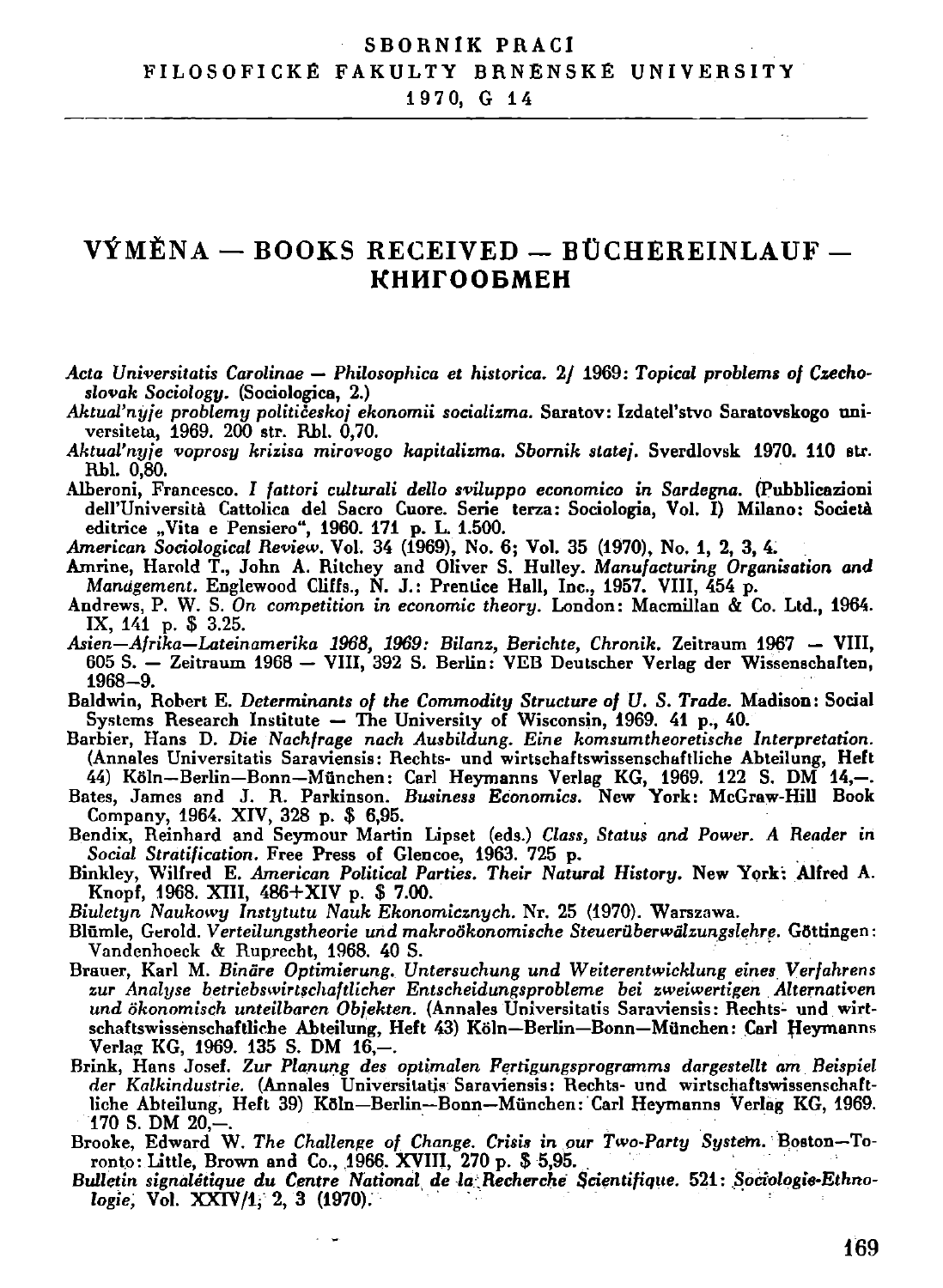- Buračas, A . *Gipotczy i modeli ličnych raschodov v uslovijach razvitogo kapitalizmu.* Vilnius 1969. LXXIX, 409 str. Rbl. 1,69.
- Burdina, A. I. a I. F. Nadol'nij. Formuvannja komunističnoj idejnosti osobi. Kiiv: Vidavnictvo Kijivs'kogo universiteta, 1970. 128 str. Rbl. 0,50.
- Clavel, Maurice. *Qui est aliéné? Critique et metaphysique sociále de Voccident.* Paris: Flammarion Éditeur, 1970. 330 p.
- *Comprendre.* No. 33—34 (1969). Venise.
- Ccrnovolenko, V . F. *Mirovozzrenije i naučnoje poznanije.* Kijev : ízdalel'stvo Kijevskogo universiteta, 1970. 174 str. Rbl. 0,69.
- Danielius, Hans. *Die Menschenrechte in Schweden.* Stockholm: Swedisches Institut, 1970. 65 S.
- Daniliauskas, Antanas. *Sinaurěs rytu lietuvos pramonés darbininku materialiné kultura.*  Vinius: Leidykla "Mintis", 1970, 192 str. Rbl. 1,14.
- Daniljuk, M . Z. *Nalchenna pracja v im'ja peremogi. Komunistična partija Ukrajiny nalchennik i organizátor trudovicli podvigiv ukrajins'kogo národu v roku Velikoj Vitčiznjanoj vijny.* Kiiv: Izdateľstvo Kijevskogo universiteta, 1970. 168 str. Rbl. 0,60.
- Eberhard, Wolfram. Gedanken zur Schichtungstheorie. (Bayerische Akademie der Wissenschaften: Sitzungsberichte. Philosophisch-historische Klasse, Jahrgang 1970, Heft 3) Miinchen 1970. 37 S.
- Edwards, Edgar O. and Philip W. Bell. The theory and measurement of business income. Berkeley and Los Angeles: University of California Press, 1964. XVIII, 323 p. \$ 7,50.
- Eshag, Eprime . *From Marshall to Keynes. An Essay on the Monetary Theory of the Cambridge School. New York: Augustus M. Kelley, 1965. XXIV, 144 p.*
- Fagen, Richard R. The Transformation of Political Culture in Cuba. Stanford, Calif.: Stanford University Press, 1969. XI, 271 p., 8 pl. \$ 8,50.
- Fels, Gerhard. *Der internationale Preiszusammenhang. Eine Studie uber den Inflationsimport*  in der Bundesrepublik. (Annales Universitatis Saraviensis: Rechts- und wirtschaftswissenschaftliche Abteilung, Heft 46.) Köln—Berlin—Bonn—München: Carl Heymanns Verlag KG,  $1969.$  155 S. DM  $18, -$ .
- Filipiak, Tadeusz, Stefan Kowa l a Józef Kujawa . *Zaklad doskonalenia zawodowego w Poznaniu*  1931–1965. (Prace Wydziału filozoficzno-historycznego Uniwersytetu im. A. Mickiewicza w Poznaniu: Seria historia, Nr. 31) Poznań 1969. 448 str. Zl. 60,-.
- Fischer, Gerald C. Bank Holding Companies. New York and London: Columbia University Press, 1961. XII, 215 p. \$ 5,50.
- Form, William H. Occupational and Social Integration of Automobile Workers in Four *Countries: A Comparative Study.* (Reprint from the "International Journal of Comparative Sociology", Vol. X, Nos. 1-2, March-June 1969, pp. 95-116).
- Gallik, Daniel, Cestmir Jesina and Stephen Rapawy. *The Soviet Financial System. Slructure, Operation, and Statistics.* (International Population Slatistics Reports. Series P-90, No. 23.) Washington 1968. XI, 416 p.
- Gatter, Hans-Jiirgen. *Wachstumstheoretische Ansatze in der neoklassischen Theorie.* Stuttgart 1968. 127 S.
- Glueck, William F. (ed.). Hemisphere West: El Futuro. Proceedings of Symposium. The Uni*versity of Texas at Austin. October 26—28, 1967.* The University of Texas at Austin, 1968.  $XV$ , 261 p.
- Haber, Géza Ernst. Bevölkerungsprognosen (mit besonderer Blick auf die Schweiz) Zürich 1968. 87 S.
- Hanson, A. H. Parliament and Public Ownership. London: Published for the Hansard Society by Cassel, 1961. V, 248 p., 30 S.
- Harris, Donald J. Economic Growth with Limited Import-Capacity. Madison: Social System Research Institute — The University of Wisconsin, 1969. 7 p.
- Harris, Donald J. *Feasible Growth with Specificity of Capital and Surplus Labor.* Madison : Social Systems Research Institute — The University of Wisconsin, 1970, 20 p.,  $4^{\circ}$ .
- Helenius, Ralf. The Profile of Party Ideologies. Helsinki 1969. XVI, 412 p.
- Heliwell, John F., Lawrence H. Officer, Harold T. Shapiro and Ian A. Stewart. The Dynamics of RDXI. (Bank of Canada Research Studies, No. 5, 1969.) XV, 79 p.
- Helliwell, John F., R. G. Evans, F. W. Gorbet, Robert F. S. Jarrett and D. R. Stephenson. *Government Sector Equations for Macroeconomic Models.* (Bank of Canada Staff Research Studies, No. 4, 1969.) XIII, 173 p.
- Hochuli, Emil. Die schweizerische Gold- und Dollarpolitik vom Beginn des Zweiten Welt*krieges im Herbst 1939 bis ZUT Pfundabwertung im Herbst 1949.* Stuttgart 1967. IV, 158 S. Hoerning, Karl H. Secondary Modernization: Societal Changes of Newly Developing Nations.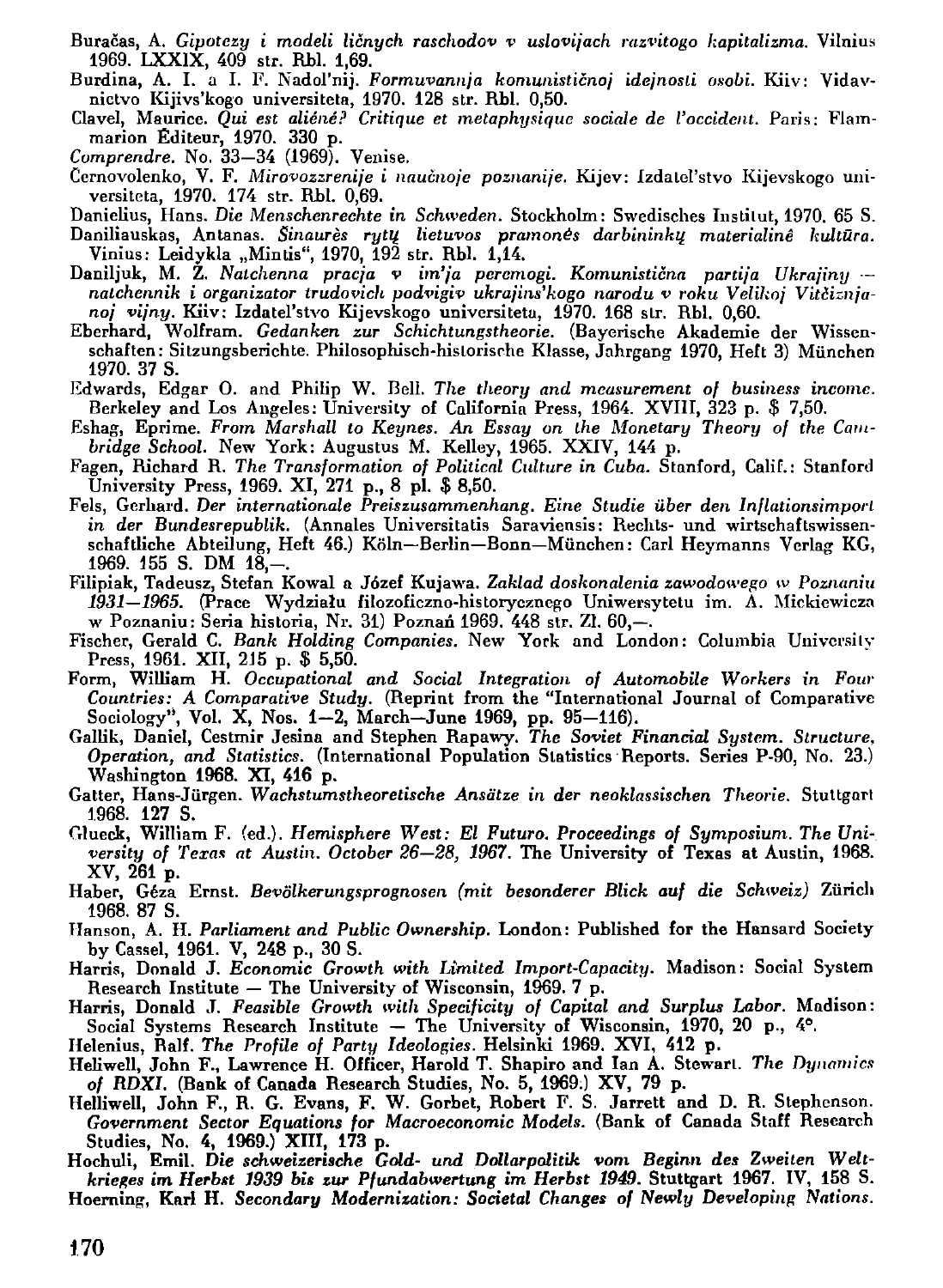A Theoretical Essay in Comparative Sociology. (Monograph Series in World Affairs, Vol. 7, N o. 4, 1969-70.) Denver, Col.: University of Denver, 1970. 40, 46 p. \$ 1.00.

- Huber, George, Dave Ford and Rahman Daneshgar. An Empirical Comparison of Five Utility *Models for Prcdicting Job Preferences.* Madison : The University of Wisconsin — Sociál System Research Institute, 1969. 24 p.
- Italiaandcr, Piolf. *Friedensdenher und Fricdensgedanken.* Hannover: Niedersachsische Landeszentrale für Politische Bildung, 1970. 79 S.
- Jančurová , Jaroslava. *Rozmístěni, využili a pohyb společenské pracovní sily v severomorav*ském kraji. (Spisy Pedagogické fakulty v Ostravě, č. 12.) Praha: Státní pedagogické nakladatelství, 1969. 102 str. Cena Kčs 14,-.
- Jevmenov, L. F. *Dialektika i revoljucija*. Minsk: Izdatel'stvo "Nauka i technika", 1969. 242 str. bl. 0,92.
- *The Journal oj Conflicl Resolution.* Vol . XIII, Nos. 3 and 4 (1969); Vol . XIV , Nos. 1 and 2  $(1970)$ . Ann Arbor.
- Kim , V . V. , *Toždestvo i različije kak kategorii materialističeskoj dialektiki.* Sverdlovsk, 1969. 44 str. Rbl. 0,10.
- Kerdpibule, Udom. An Alternative Commercial Policy for Thailand. Madison: University of Wisconsin — Sociál Systems Research Institute, 1969. 61 p.
- Knoeringen, Walderman von. Geplante Zukunft? Aufgaben von Politik und Wissenschaft. Hannover: Verlag für Literatur und Zeitgeschehen, GmbH, 1968. 160 S.
- Koszyk, Kurt. *Die Presse der deutschen Sozialdemokratie. Eine Bibliographie.* Hannover: Verlag für Literatur und Zeitgeschehen, GmbH, 1966. XI, 404 S.
- Kremenšek, Slavko. Ljubljansko naselje Zelena Jamu kot etnološki problem. (Slovenska akademija znanosti in umetnosti: Razred za zgodovinske in družebne vede, knj. 16.) Ljubljana 1970. 150 str.
- Kucharenko, L . I., I. S. Stupnic'kij, O. Ji . Moskvin . *Ekonomicni zakoni i rozvitok socialističnogo virobnictva.* Kiiv : Vidavnictvo Kijivs'kogo universitetu, 1969. 156 str. Rbl . 0,62.
- I<aux Helmut. *Kapitalkostcn und Ertragsteuern.* (Annales Universitatis Saraviensis: Rcchts- und wirtschaftswissenschaflliche Abtcilung, Heft 42) Koln—Berlin—Bonn—Miinchen : Caři Hcy manns Verlag KG, 1969. 179 S. DM 20,70.
- Lehmann, Edgar. Die räumliche Differenzierung der Industrie- und Bevölkerungsagglomeration im Halle-Leipziger Gebiet. (Sitzungsberichte der Sächsischen Akademie der Wissenschaften zu Leipzig: Philologisch-historische Klasse, Band 113, Heft 2.) Berlin: Akademie-Vcrlag, 1967. 24 S. M 1,55.
- *Lietuvos TSR Moltsll{ Akademijos Darbai: Serija A.* 1969/2, 3; 1970/1. Vilnius. Lindgren, Hans-Georg. *Die Planung des staatlichen Gemeinwesens in Schwcden.* Stockholm: Schwedisches Institut, 1970. 32 S.
- Litchfield, Edward H. The University's Responsibilities for Undeveloped Resources at Home. Pittsburgh. 14 p.
- Littleton, A. C. and B. S. Yamey. *Studies in the History of Accounting*. Homewood, Ill.: Richard D. Irwin, Inc., 1956. XI, 392 p., VIII pl.
- Louisiana Rural Economist. Vol. 31/1 (1970).
- Mager, Wolfgang. *Zur Entstehung des modernen Staalsbegriffs.* (Akademie der Wissenschaften und der Literatur, Mainz: Abhandlungen der geistes- und sozialwissenschaftlichen Klasse, Jahrgang 1968, Nr. 9.) Mainz. 106 S. DM 16,80.
- Maisonneuve, Jean. Psycho-sociologie des affinités. Paris: Presses Universitaires de France, 1966. 545 p.
- *Marquctte Business Review. Vol. XIII/3, 4 (1969)*; Vol. XIV/1, 2 (1970). Milwaukee.
- Merikoski, V . *The Politicization of Public Administration.* Suomalainen Tiedeakatemian Toimituksia: Sarja B, nide 162) Helsinki 1969. 54 p. Fmk 9,-.
- Mohr, Hans. *Lohntheorien und gewcrkschaftliche Lohnpolitik.* Stuttgart 1968. 151 S.
- Molander, Ahti. *A study of Prices, Wages and Employment in Finland, 1957—1966.* Helsinki : Bank of Finland, Institute for Economic Research, 1969. 119 u.
- Mollah, Nur Alam. *Monetary Policy and Operations of the Reserve of India 1935–1961.* Stuttgart, 1967. X, 248 p.
- Morley, Samuel A . and Gordon W . Srnith. *Import Subslitution as an Industrialization Stratégy in Brazil.* Madison: The University of Wisconsin — Social System Research Institute, 1970. 28 p., 4°.
- *MSU Business Topics.* Vol . 17/4 (1969).
- Narr, Wolf Dietcr. *Pluralistische Gesellschaft.* Hannover: Niedersachsische Landeszentrale für Politische Bildung, 1969. 73 S.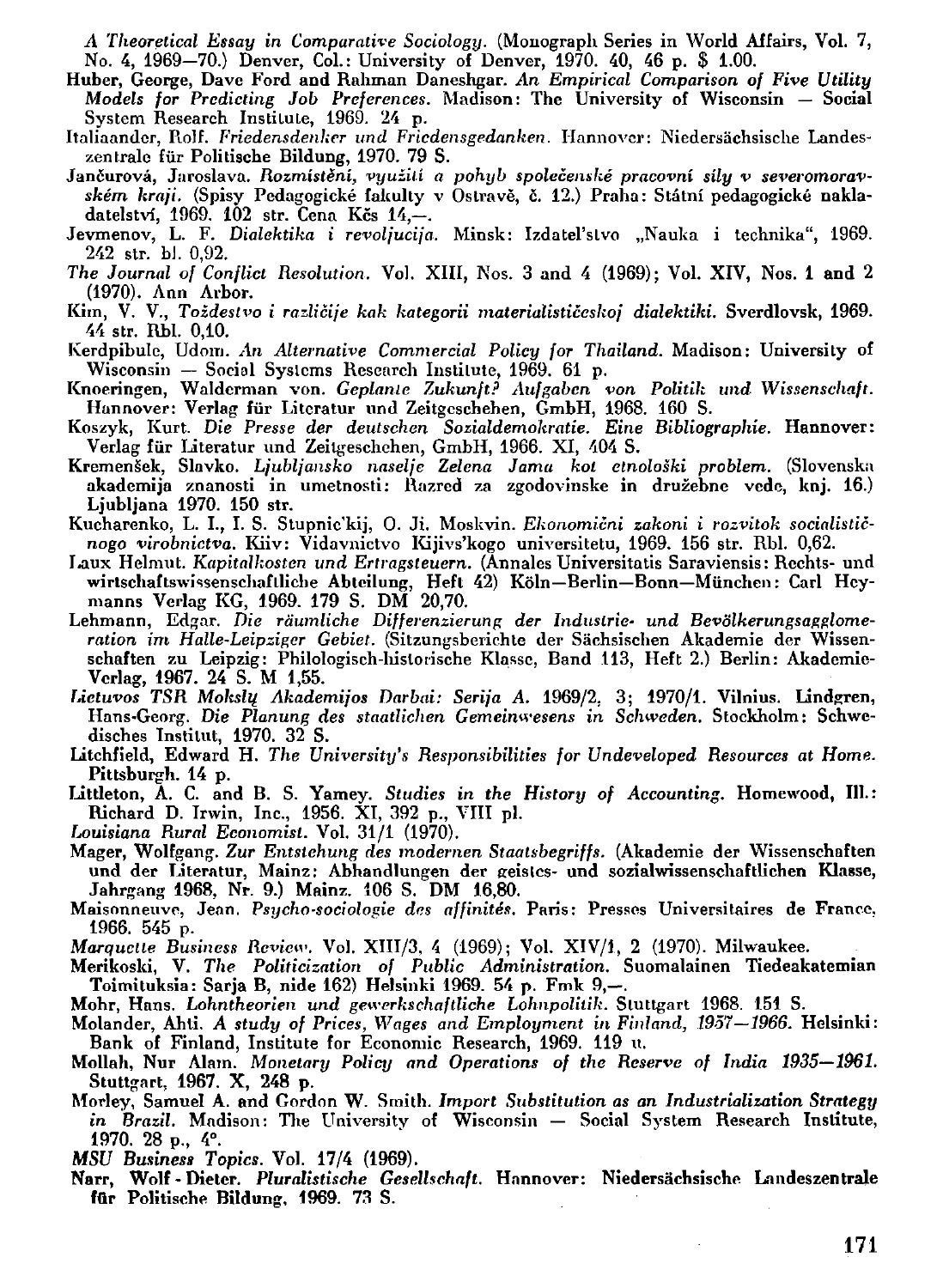- Nichols, Donald A. *Land and Economic Growth*. Madison. The University of Wisconsin Sociál Systems Research Institute, 1969. 21 p., 4°.
- Nurmatov, M. Ch. *Problema toždestva v dialektike*. Taškent: Izdateľstvo "Fan" Uzbekskoj SSR, 1969. 188 str. Rbl. 0,89.
- Obenhaus, Viktor. *Ethics for an Industrial Age. A. Christian Inquiry*. New York: **Harper &** Row, Publishers, 1965. XIV , 338 p., \$ 4,75.
- Oehler, Christoph. *Das politische Bewufilsein des Studierenden und die Chancen politischer Bildung.* Frankfurt am Main, 1960. 322, X S.
- Peking Review. 1970/1-13, 24-26, 30-32, 34.
- Pencavel, John H. An Analysis of the Quit Rate in American Manufacturing Industry. (Research Report Series, No. 114) Princeton, N. J.: Industrial Relations Section - Princeton University, 1970. XI, 65 p.
- Pitannja naukovego komunizmu. Vyp. 6, 7 (1969). Kiiv.
- Pitannja političnoj ekonomii. Vyp. 64 (1970). Kiiv.
- Pittsburgh Business Review. Vol. 40, No. 2 (1970). Pittsburgh.
- Prather, Charles L. Money and Banking. 7th edition. Homewood, Ill.: Richard D. Irwin, Inc., 1961. XVI, 629 p.
- Prekybos ir gamybos įmonių tiesioginiai ryšiai. Vilnius 1969. 123 str. Rbl. 0,40.
- *Przeklqd socjologiczny.* T. XXII I (1969). **Lodž.**
- *Queen's Quarterly.* Vol. LXXVI, No. 3, 4 (1969); Vol. LXXVII, No. 1, 2 (1970).
- *Questions actuelles du socialisme.* Nos. 95—98. Beograd.
- Rabi, Kurt. *Die Vdlkerrechlsgrundlagen der modernen Friedensordnung.* Teil II: *Gegenwártiger Stand — Zukunftsfragen.* Hannover: Niedersachsische Landeszentrale fúr Politische Bil dung, 1969. 259 S.
- Raupach, Hans. *ZUT Stellung des Betriebes im Kapitalismus und im Sozialismus.* (Bayerische Akademie der Wissenschaften. Sitzungsberichte: Philosophisch-historische Klasse, Jahrgang 1969, Heft 5) München: Verlag der Bayerischen Akademie der Wissenschaften, 1970. 22 S. *Revue de politique Internationale.* Nos. 470—491. Beograd.
- *Revue française de sociologie.* Vol. X, No. 3, 4 (1969); Vol. XI, No. 1, 2, 3 (1970).
- Richard, John. Totvard *a Model of an Export Economy.* Madison : The University of Wisconsin — Social Systems Research Institute, 1969. 14 p., 4°.
- Riester, Wilhelm M . *Wesen und Unwesen des Geldes.* Hannover: Niedersachsische Landeszentrale für Politische Bildung, 1970. 112 S.
- Rokitko, A . I. *Zakonomirnosti rozvitku socialističnich virobničich vidnosin u silskomu gospodarsttň.* Kiiv : Vidavnictvo Kijivs'kogo universitetu, 1970, 192 str. Rbl . 0,84.
- *Rol obíčestvennosti v upravlenii proizvodslvom. Opyt konkretno-sociologičeskogo issledovanija.* Char'kov: IzdateTstvo Charkovskogo Universiteta, 1968. 239 str. Rbl . 1,49.
- Rosenau, James N . *Race in International Politics: A Dialogue in Five Parts.* (The Sociál Science Foundation and Graduate School of International Studies — University pf Denver: Monograph Series in World Affairs, Vol. 7, Monograph No. 2) Denver, Col., 1970. VI, 50 p.
- Rosset, Edward. *Bilans reprodukcji ludnoici na zemiach zachodnich i pólnocnych.* (Studia nad zagadnieniami gospodarczymi i spolecznymi ziem zachodnich, 6) Poznaň : Instytut Zachodni, 1970. 256 str., zł. 65,—.
- Rubán , A . A . *ProizvoditeTnosť truda i zarabotnaja plata pri socializme.* Char'kov: IzdateTstvo Char'kovskogo universiteta, 1969. 215 str. Rbl. 1,34.
- Schmidt, Richard N. and William E. Meyers. *Electronic Business Data Processing*. New York: Holt, Rinehart and Winston, 1963. X. 482 p.
- Schmölders, Günter. Der sanfte Tod des Rentners. (Akademie der Wissenschaften und der Literatur: Abhandlungen der geistes- und sozialwissenschaftlichen Klasse, Jahrgang 1969, Nr. 3) Mainz 1969. 26 S. DM 4,-.
- Schmolders, G. und B. Strumpel. *Vergleichende Finanzpsychologie. Besteuerung und Steuermentalit/it in einigen europaischen Landern.* (Akademie der Wissenschaften und der Literatur; Ahhnndlungen der geistes- und sozialwissenschaftlichen Klasse. Jahrgang 1968, Nr. 4) Mainz 1968. 25 S. DM 3,-.
- Schulz, Manfred. Die Entwicklung des Großraums Duisburg. Eine Analyse kulturlandschaft*lichw Gestaltelemente seit Beginn der Industrialisierung.* GieBen 1968. 132 S., 4°.
- Schweikert, Helmut. *Uber einige quanútative Probléme der Bildungsplanung.* Stuttgart 1967. 164 S.
- Science and Society. Vol. XXXIII, No. 4 (1969); Vol. XXXIV, Nos. 1, 2, 3 (1970).
- SeroStán, N . A . F . A . Sutanovskij. *ProizvoditeTnosť truda pri socializme.* Char'kov: IzdateTstvo Char'kovskogo universiteta, 1969. 312 str. Rbí. 1,63.